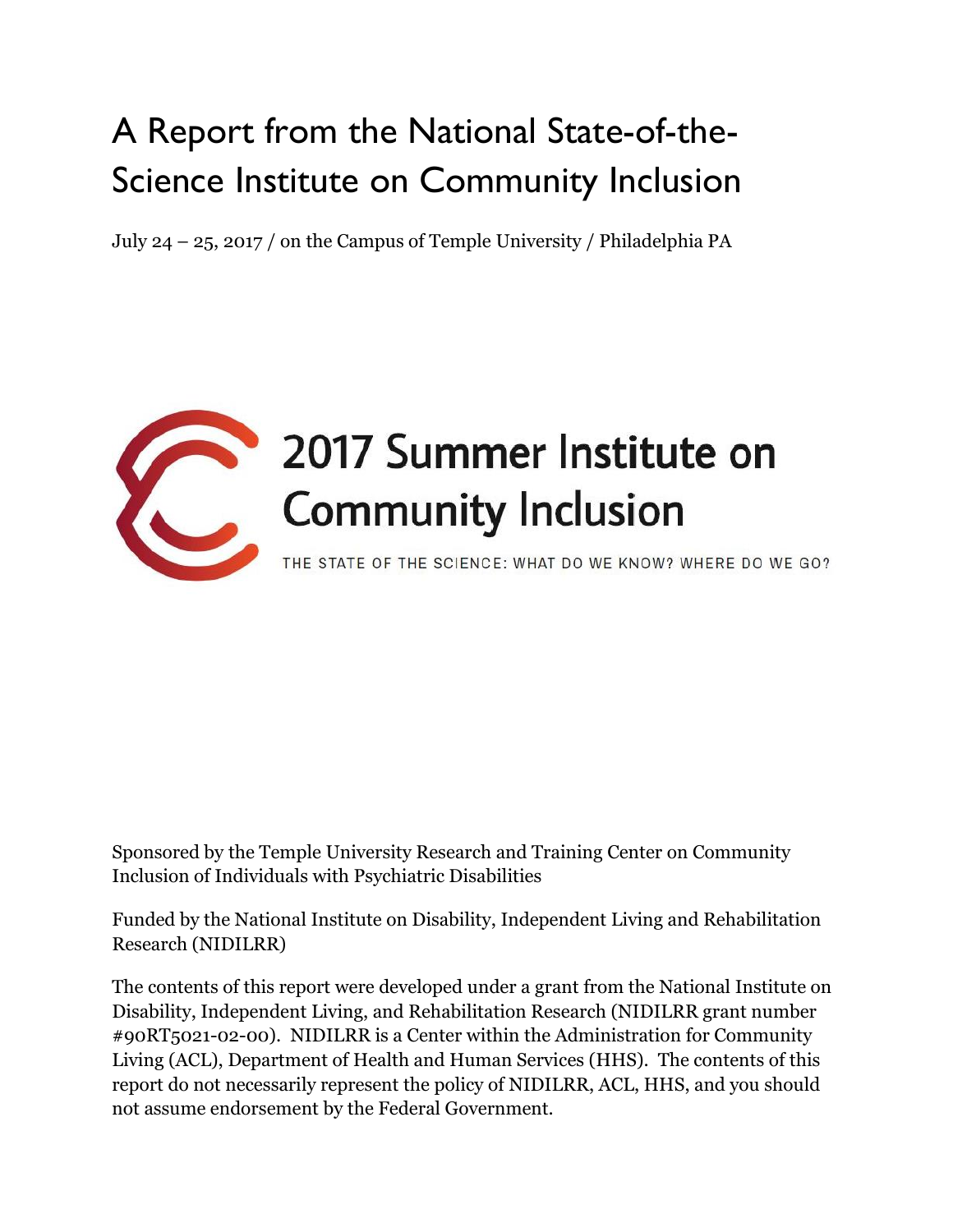#### Introduction

The Temple University Collaborative on Community Inclusion of Individuals with Psychiatric Disabilities (Temple), as part of its work as a federally-funded research and training center of the National Institute on Disability, Independent Living, and Rehabilitation Research (NIDILRR), periodically hosts a national research Institute to review the progress and outcomes of its ongoing research and training initiatives. Accordingly, at the end of July 2017 Temple hosted over 200 researchers, community mental health program managers and practitioners, service recipients and their families, and advocates for a two-day 'state-of-the-science on community inclusion' review of emerging research outcomes in the broadening effort to assist individuals with mental health conditions in regaining their connections to everyday community life.

This 'working session' provided participants several opportunities to bring themselves up-to-date on Temple's research activities and findings, the initiatives of other researchers in the field from around the country, and ongoing efforts to translate these findings in to practical policy, program, and practitioner initiatives. The two-day program, held on campus at Temple University, included:

- 16 research presentations from Temple staff, based on the past and current research initiatives undertaken as part of their work within the Temple Collaborative's research and training grants from NIDILRR, in both 90-minute workshop and 120-minute seminar sessions;
- 12 workshops, with presentations from two-dozen researchers, practitioners and service recipients from around the country, reporting on program outcomes from employment, education, housing, and self-directed care initiatives; and
- lunchtime activities that enlivened the proceedings, in two ways: lunchtime the first day included an informal opportunity for service recipients to share their stories; and lunchtime the second day offered a chance for participants to share – in light of current research activities and findings – their recommendations for the next generation of community inclusion research.

Participants were asked to evaluate the two-day event, and their evaluations were very positive, emphasizing the clarity of the presentations and the participants' assessment that the information they received would prove very useful in developing more effective community inclusion policies, programs, and practices when they returned to their home agencies. The participants were particularly complimentary about the lunchtime 'storyslam' provided by service recipients and afternoon workshop that emphasized 'storytelling' and the 'voice' of service recipients. Participants also felt that the two-day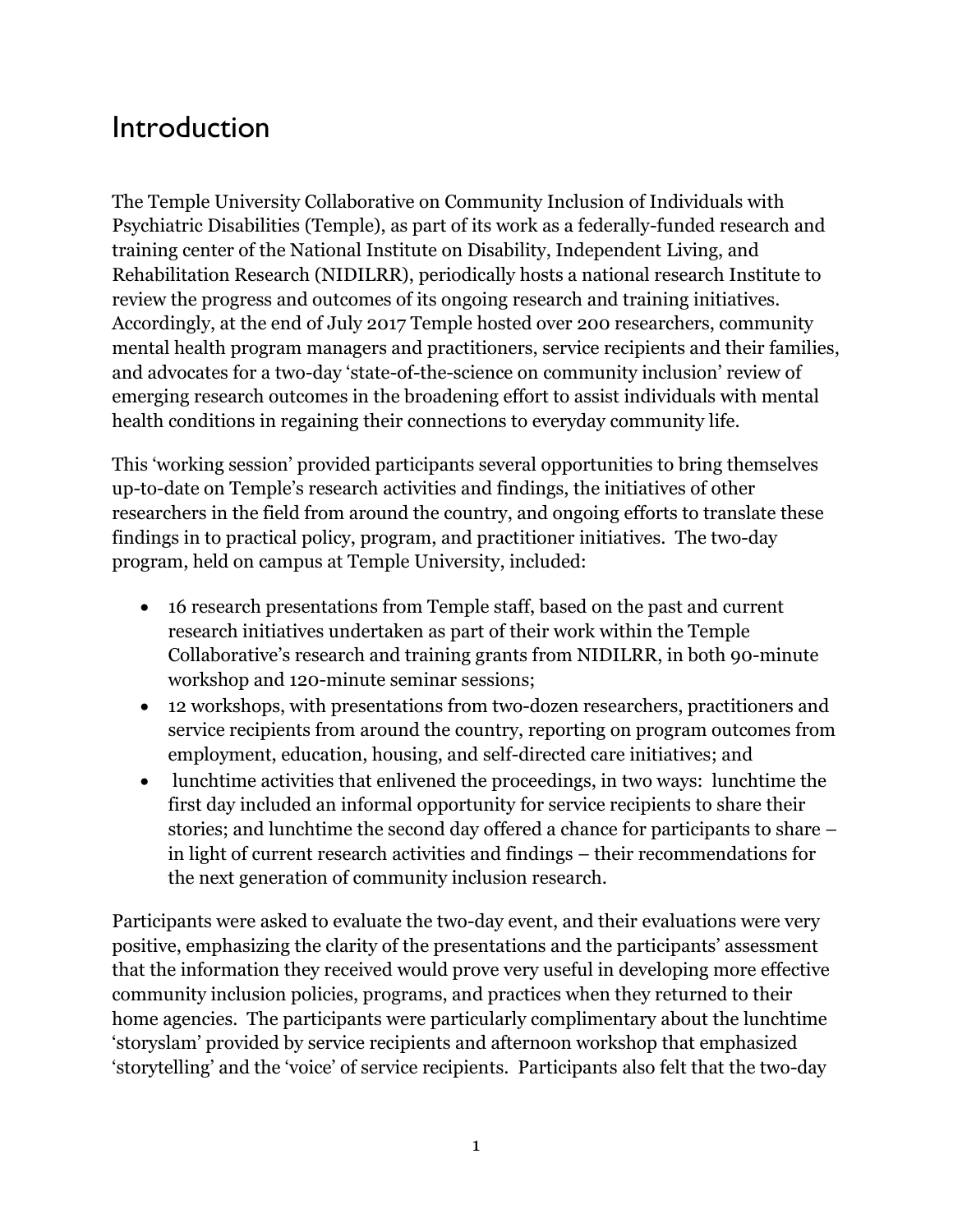program provided them with a wealth of ideas and practical first steps for reemphasizing community inclusion outcomes in their programming.

## Quality, Knowledge, and Impact

The Temple University Collaborative prides itself on doing great science in areas that are relevant to inclusion-oriented policies, programs, and practices, and disseminating this knowledge in exceptional ways. Post-Institute survey results indicate that we hit our target.

- 90% highly agreed that the quality of the presentations was very high
- 93% highly agreed that the sessions were relevant to them or their work
- 84% highly agreed that the sessions increased their overall understanding of community inclusion for people with psychiatric disabilities
- 88% highly agreed that the sessions increased their knowledge of strategies for promoting community inclusion

## The Agenda

The [full version of the agenda](http://tucollaborative.org/wp-content/uploads/All-session-descriptions-and-schedule-7.17-color-1st-last-only-2-sides-1st-doc-in-folder.pdf) includes brief descriptions of all 28 presentations by 54 presenters. The presentations addressed three major themes:

- **The existing and emerging research basis for community inclusion:** eight presentations focused on research topics in the field, sharing information about: the research base for community inclusion; strategies for assessing, at individual and aggregate levels, service recipient community inclusion activities and interests; the relevance of emerging research into 'distal support' and 'environmental enrichment' to community inclusion theory; and new data on environmental barriers to community inclusion;
- **community inclusion programming within specific domains of everyday community life:** one-third of the presentations explored outcomes from research activities of initiatives targeted to address specific life domains – attaining independent employment; continuing/completing one's education; expanding participation in community-based leisure and recreational programming; responding to consumer interests in family life and social activities; preparing counselors for more open and comfortable discussions with consumers about sexual intimacy; exploring ways to support individual service recipients in reconnecting to the religious congregations of their choice;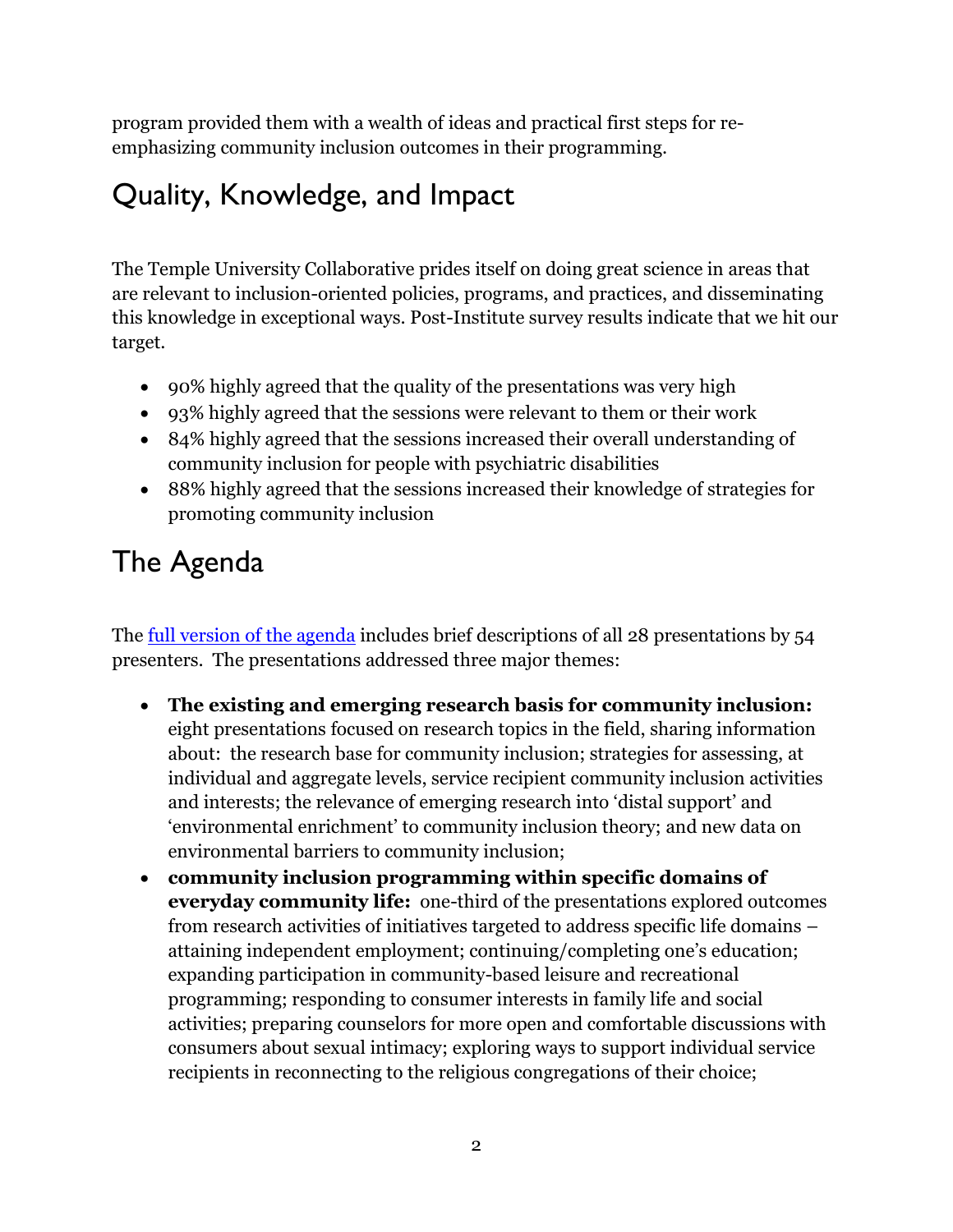responding to service recipient needs for transportation; and addressing service recipient wellness needs; and

 **targeted community inclusion programs:** other presentations focused on community inclusion activities targeted to specific populations, such as parents with mental illnesses, individuals with mental illnesses returning to community life following incarceration, and young adults. In addition, research results from specific service delivery models - a from self-directed care, person-centered care, and activity fair projects – was the focus of several workshops.

### Future Research Recommendations

Throughout the two-day Institute participants were offered a variety of opportunities to share their evolving views – given the variety of research activities to which they were exposed – with regard to 'the next generation' of community inclusion research needed to move the field further forward. These included:

- Post-It notes & Social Media: Opportunities at the end of each seminar and workshop presentation to share ideas with others their formative ideas about the most important research to be undertaken in the years ahead through public Post-It boards and social media.
- What do we know? Where do we go?: A second day luncheon provided a format for both a large group discussion and social media posts aimed at identifying attendee preferences for the types of research now needed to keep community inclusion program momentum building; and
- End-of-conference evaluation forms: Attendees had the opportunity not only to mention those ideas and presentations they had found most compelling but also those areas of inquiry that could take our understanding of effective policy, program, and practice initiatives in the field in new directions.

Several key research issues were of primary concern to the conference participants, as reflected in each of the data collection methodologies used:

#### Domains of Community Living:

- Leisure and Recreation: participants believed that far more work should be done to explore ways in which service recipients could be helped to engage in mainstream leisure/recreational activities
- Religion: further research exploring strategies for promoting congregational connections and creating welcoming communities in religious settings were considered research priorities as well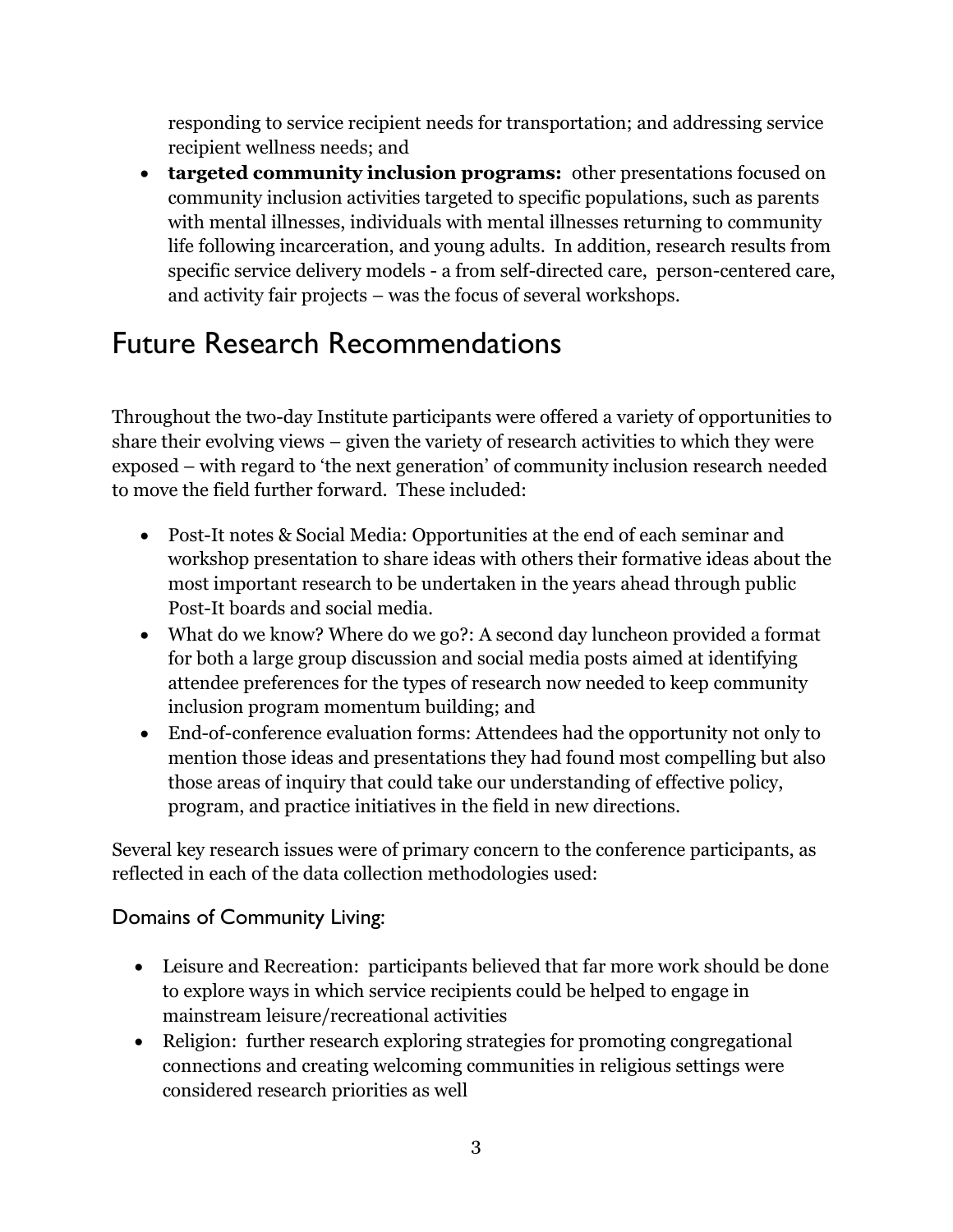- Education: there was a persistent interest in using research and demonstration projects to further our understanding of the supports needed to facilitate better academic advancement
- Criminal Justice: addressing the community inclusion needs of those leaving the criminal justice systems and the systems' ability to meet those needs

#### Strategies to Promote Community Participation:

- Peer Support: participants believed that far more research should explore the impacts of peer specialists as significant supporters of community inclusion
- Storytelling: there was considerable interest in exploring strategies to promote community inclusion that relied upon a variety of 'storytelling techniques' from service recipients themselves
- Welcoming Communities: Institute attendees were concerned that there was not yet adequate research on how to create more welcoming community environments for service recipients
- Peer Run Programs: many participants recommended a greater research focus on the development and accomplishments of peer run programs vis-à-vis community inclusion

#### Opportunities for Research & Training:

- Evaluation: participants clearly were interested in further development of evaluation and assessment strategies to capture cost-effective community inclusion programming
- Outcome Data: participants asked for a greater focus on the development of outcome data to provide a research basis to undergird programmatic development in community inclusion
- Barriers to Community Inclusion: participants asked for a greater research emphasis on defining systemic barriers to community inclusion (e.g. poverty, transportation), and expanding GPS research
- Social Media: the expanding use of social media by service recipients was an area of research interest as well as a recommended arena for the expansion of knowledge dissemination initiatives

Finally, participants indicated that a greater emphasis on research had to be accompanied by a more dramatic increase in knowledge translation activities to provide much needed information to service recipients and their families, program executives and practitioner, and public mental health system leaders, at state and local levels.